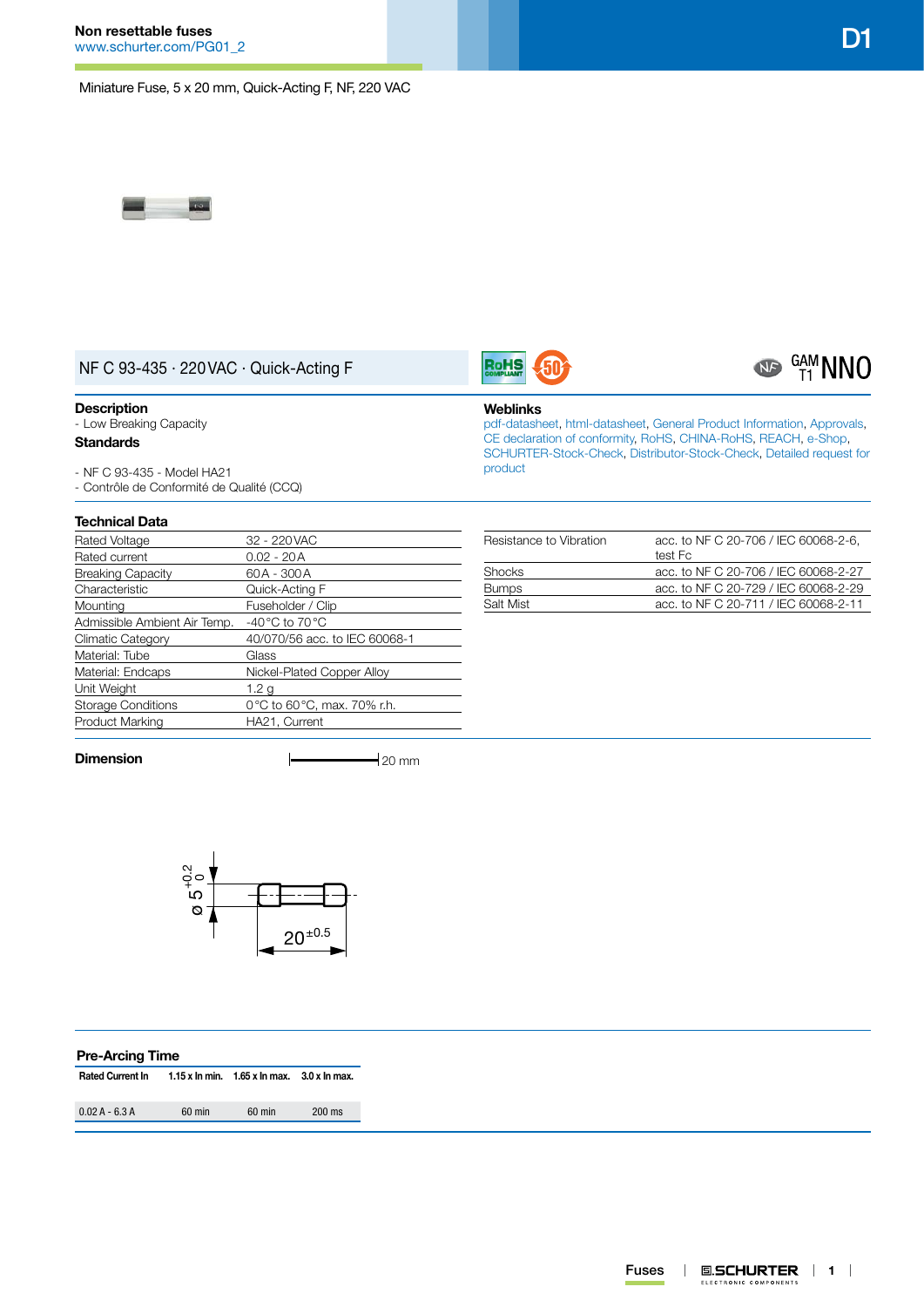### **Time-Current-Curves**



## **All Variants**

| Rated Cur-<br>rent [A] | <b>Rated Vol-</b><br>tage [VAC] | <b>Breaking</b><br>Capacity | <b>Voltage Drop</b><br>$1.0$ In typ.<br>[mV] | <b>Power Dissi-</b><br>pation 1.15 l <sub>n</sub><br>typ. [mW] | Melting <sup>2</sup> t<br>10.0 Intyp.<br>[A <sup>2</sup> s] | GAMNNO                              | <b>Order Number</b> |
|------------------------|---------------------------------|-----------------------------|----------------------------------------------|----------------------------------------------------------------|-------------------------------------------------------------|-------------------------------------|---------------------|
| 0.02                   | 220                             | 1)                          | 790                                          | 21                                                             | 0.00027                                                     |                                     | 7010.3110           |
| 0.031                  | 220                             | 1)                          | 1400                                         | 60                                                             | 0.00029                                                     | $\bullet$                           | 7010.3120           |
| 0.04                   | 220                             | 1)                          | 2400                                         | 155                                                            | 0.00017                                                     | ٠                                   | 7010.3130           |
| 0.05                   | 220                             | 1)                          | 3300                                         | 260                                                            | 0.00017                                                     | $\bullet$                           | 7010.3140           |
| 0.063                  | 220                             | 1)                          | 2250                                         | 220                                                            | 0.00046                                                     | ٠                                   | 7010.3150           |
| 0.08                   | 220                             | 1)                          | 1750                                         | 215                                                            | 0.0012                                                      | $\bullet$                           | 7010.3160           |
| 0.1                    | 220                             | 1)                          | 1200                                         | 175                                                            | 0.003                                                       | ٠                                   | 7010.3210           |
| 0.125                  | 220                             | 1)                          | 1550                                         | 295                                                            | 0.0037                                                      | $\bullet$                           | 7010.3220           |
| 0.16                   | 220                             | 1)                          | 1300                                         | 320                                                            | 0.0076                                                      | ٠                                   | 7010.3230           |
| 0.2                    | 220                             | 1)                          | 1200                                         | 375                                                            | 0.012                                                       | $\bullet$                           | 7010.3240           |
| 0.25                   | 220                             | 1)                          | 1000                                         | 400                                                            | 0.025                                                       | $\bullet$                           | 7010.3250           |
| 0.31                   | 220                             | 1)                          | 475                                          | 225                                                            | 0.018                                                       | $\bullet$<br>$\bullet$              | 7010.3260           |
| 0.4                    | 220                             | 1)                          | 310                                          | 185                                                            | 0.054                                                       | $\bullet$                           | 7010.3270           |
| 0.5                    | 220                             | 1)                          | 285                                          | 215                                                            | 0.096                                                       | $\bullet$<br>$\bullet$              | 7010.3280           |
| 0.63                   | 220                             | 1)                          | 310                                          | 300                                                            | 0.14                                                        | $\bullet$<br>$\bullet$              | 7010.3290           |
| 0.8                    | 220                             | 1)                          | 270                                          | 335                                                            | 0.3                                                         | $\bullet$<br>$\bullet$<br>$\bullet$ | 7010.3310           |
| $\mathbf{1}$           | 220                             | 1)                          | 150                                          | 215                                                            | 0.81                                                        | $\bullet$                           | 7010.3410           |
| 1.25                   | 220                             | 1)                          | 325                                          | 660                                                            | 0.47                                                        | $\bullet$<br>$\bullet$              | 7010.3420           |
| 1.6                    | 125                             | 2)                          | 300                                          | 790                                                            | 0.93                                                        | $\bullet$                           | 7010.3430           |
| $\overline{2}$         | 125                             | 2)                          | 185                                          | 560                                                            | 1.9                                                         | $\bullet$<br>$\bullet$              | 7010.3440           |
| 2.5                    | 125                             | 2)                          | 285                                          | 1250                                                           | 2.5                                                         | ٠                                   | 7010.3450           |
| 3.15                   | 125                             | 2)                          | 145                                          | 670                                                            | 7.1                                                         | $\bullet$                           | 7010.3460           |
| 4                      | 125                             | 2)                          | 165                                          | 1050                                                           | 10                                                          |                                     | 7010.3470           |
| 5                      | 125                             | 2)                          | 165                                          | 1300                                                           | 18                                                          | $\bullet$                           | 7010.3480           |
| 6.3                    | 125                             | 2)                          | 130                                          | 1200                                                           | 41                                                          | $\bullet$<br>٠                      | 7010.3510           |
| $\, 8$                 | 32                              | 3)                          | 120                                          | 1400                                                           | 79                                                          | $\bullet$                           | 7010.3520           |
| 10                     | 32                              | 3)                          | 120                                          | 1750                                                           | 145                                                         |                                     | 7010.3530           |
| 12.5                   | 32                              | 3)                          | 115                                          | 2000                                                           | 300                                                         | $\bullet$                           | 7010.3620           |